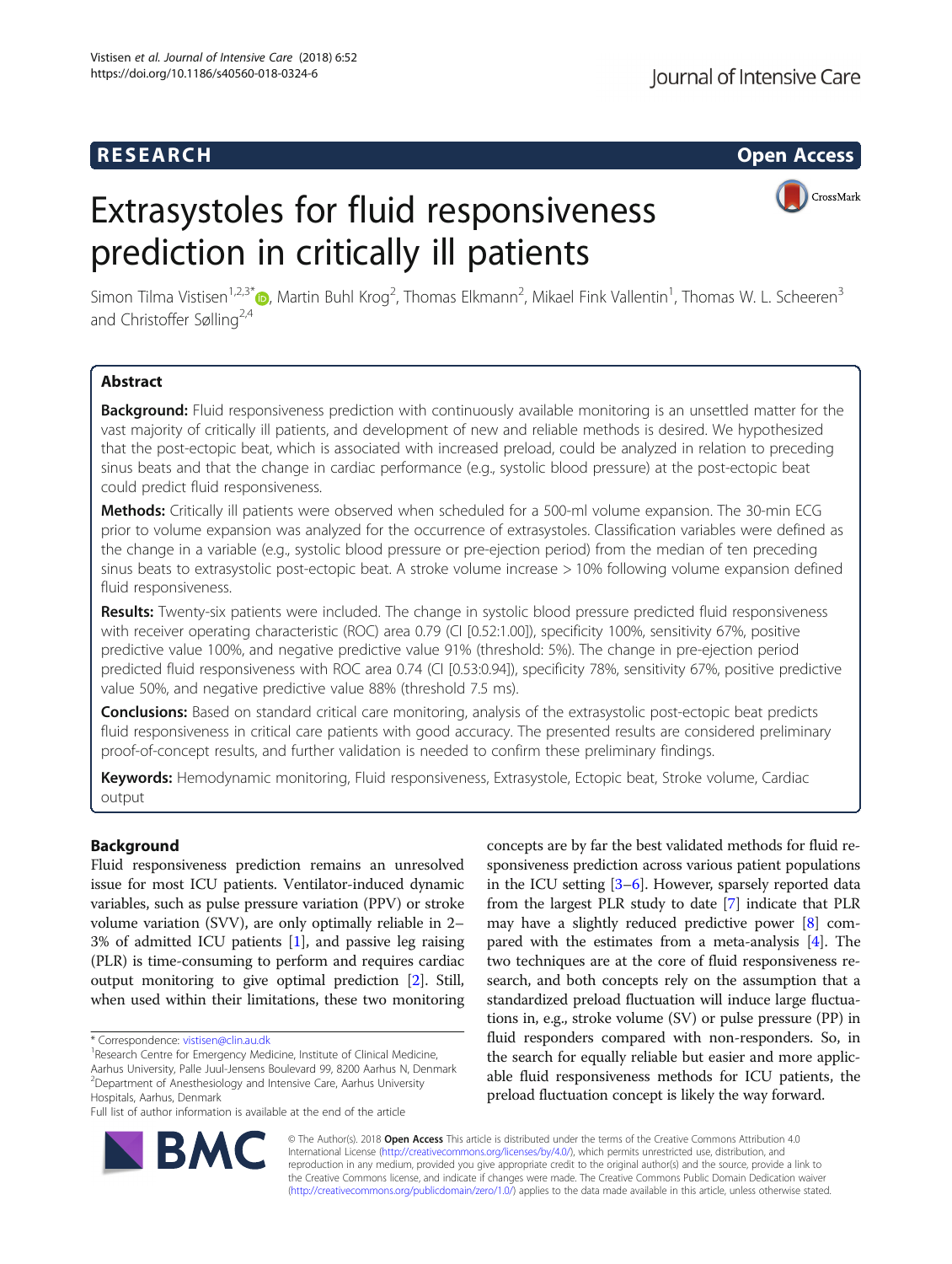Recently, we suggested that an extrasystole could be considered as a preload varying mechanism [\[9](#page-7-0), [10](#page-7-0)]. While the ectopic beat itself is a poor heartbeat due to its premature nature, the post-ectopic beat is associated with an increased preload due to the compensatory pause and probably also due to a poor ejection at the ectopic beat [[11](#page-7-0), [12\]](#page-7-0). The post-ectopic beat is otherwise a sinus beat, and therefore, the post-ectopic beat is likely to elucidate the effect of increased preload and can be seen as a one-heartbeat reversible fluid challenge to the heart.

In a recent study, we showed that the post-ectopic change in the systolic blood pressure (SBP) and pre-ejection period (PEP) predicted fluid responsiveness with good accuracy in postoperative cardiac surgery patients [\[10\]](#page-7-0) (both had an area under the receiver operating characteristic (ROC) curve of 0.81). However, post-cardiac surgery patients in their recovery phase are clinically very different from critically ill patients in the ICU. In the present study, we investigated the post-ectopic beat characteristics' ability to predict fluid responsiveness in critically ill patients admitted to a more general ICU and scheduled for a volume expansion.

# Methods

The Regional Ethics Committee, Central Region, Denmark, and the Danish Health and Medicines Authority considered the study design observational. The study was approved by the Danish Data Agency (1-16-02-83-15), and it was registered at [ClinicalTrials.gov](http://clinicaltrials.gov) (NCT02520037). Data was collected from June 2015 to September 2016.

# Patients and inclusion/exclusion criteria

Critically ill patients aged 18 years or more admitted to our intensive care unit were observed if a volume expansion of 500 ml crystalloid was scheduled to be infused within 30 min or less on clinical reasons. Patients had been assessed with ultrasonography (Focus Assessed Transthoracic Echocardiography) as part of the clinical decision-making of prescribing a volume expansion (including crude assessment of left ventricular function by eyeballing). Patients with arrhythmia precluding the use of the extrasystoles method (i.e., atrial fibrillation, trigemini, or obscure pacing rhythm) were not observed. The study time frame was up to 30 min prior to volume expansion until 5 min after volume expansion. Any changes made in hemodynamically relevant treatments during this period excluded the observation, i.e., any changes in vasopressor, inotropic, analgesic or anesthetic infusion rates, changes in positive end-expiratory pressure (PEEP), and body position in the bed.

Sepsis was defined according to the previous criteria [[13\]](#page-7-0) because the study was initiated prior to the publication of the new sepsis criteria [[14](#page-7-0)].

# Data acquisition

The 30-min ECG and arterial pressure waveforms prior to volume expansion were extracted using Philips Research Data Export software. These waveforms were sampled at 125 Hz and subsequently upsampled to 1000 Hz as previously described [\[15\]](#page-7-0). Stroke volume (SV) before and after fluid infusion was measured with a non-invasive bioreactance-based cardiac output monitor (NICOM®, Cheetah Medical, Newton Center, MA, USA). The 5-min average of ten consecutive SV measurements before fluid infusion defined the baseline SV, and the 5-min SV average immediately following the fluid infusion defined the SV after fluid infusion. No hemodynamic changes were made during SV measurements. Other hemodynamic variables, ventilator settings, and blood gases were manually registered.

# Detection and eligibility of extrasystoles

Detection of extrasystoles was done semi-automatically by custom-made R spike detection algorithms in Matlab (Version 2014a, Mathworks Inc., MA, USA). Potential extrasystoles were visually checked for eligibility defined by being preceded by ten sinus beats (representing baseline heartbeats) and the coupling interval being 80% or less than the preceding sinus beat (resulting in a relevant preload change [[9\]](#page-7-0)). For each eligible extrasystole, the fluctuation in SBP, PEP, PP, and maximal slope of systolic upstroke (dP/dt) was derived from the arterial blood pressure curve. The fluctuation was defined as the difference from the post-ectopic beat and the median value for the ten preceding sinus beats as previously described (supplemental material in [[10\]](#page-7-0)). Differences were calculated as both relative and absolute changes for SBP, PEP, PP, and  $dP/dt$  and referred to as, for example,  $SBP_{rel}$  and  $PEP_{abs}$ .

In case of more than one eligible extrasystole in the 30-min period before volume expansion, the derived variables for all extrasystoles were averaged (median) to represent a single number for an extrasystolic change in that variable per patient. The ten most recent extrasystoles prior to the volume expansion were used if there were more than ten extrasystoles in the 30-min period prior to the volume expansion.

#### Classification, data analysis, and statistics

Fluid responsiveness was initially defined as a 15% or more increase in SV, and results for this threshold is reported, but the limit was reduced to 10% upon data collection for statistical purposes due to only a few cases of fluid responsiveness to classify at the initial fluid response threshold of 15%.

Paired  $t$  test was used to compare hemodynamic variables prior to and after volume expansion. PPV was calculated for patients meeting the ventilator setting criteria for PPV. Central venous pressure is not standard monitoring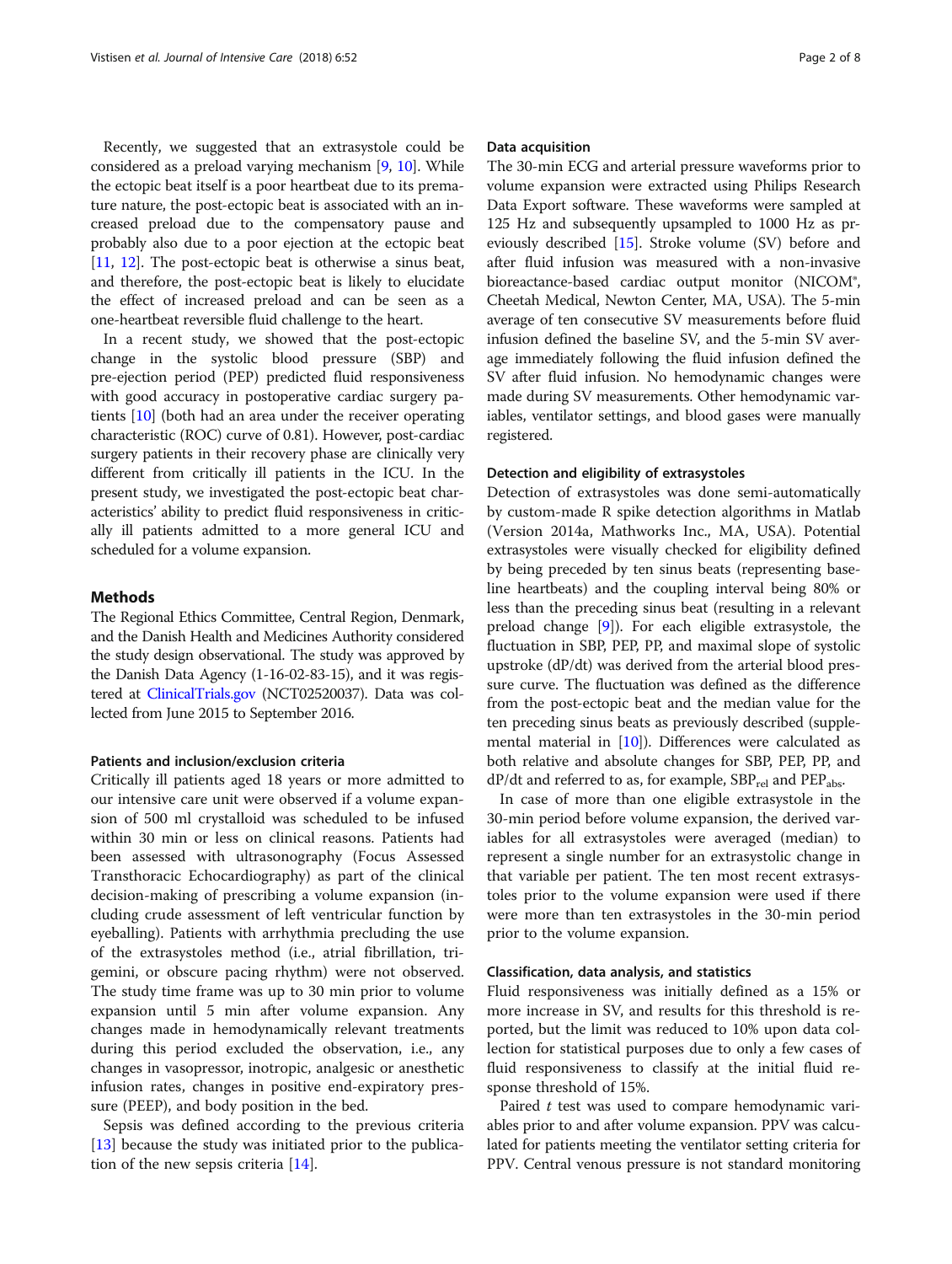in our ICU but was collected when available. We did not investigate additional variables for fluid responsiveness prediction since these were not readily available. All waveform data signal processing were done with Matlab. ROC area statistics are reported as "estimate [confidence interval]" along with optimal sensitivity and specificity measures according to the Youden index. The combined classification results from this and our previous clinical study in post-cardiac surgery patients are also reported. All statistical tests were performed with R (R studio, version 3.2.3 using package "pROC" for ROC statistics with the DeLong method used for ROC area confidence intervals). Spearman correlation is reported. Paired  $t$  test was used to compare the hemodynamic variables before and after fluid infusion. Student's  $t$  test was used to compare the hemodynamic variables between responders and non-responders. Based on previous data, we calculated the sample size. Using a significance level of 0.05 and power of 0.8 and assuming equal numbers of fluid responders and non-responders, we needed 23 patients with extrasystoles to provide a ROC area significantly different from 0.5. Assuming that half of the patients had one or more extrasystoles in the observation window, we aimed at 46 patients.

# Results

Patient inclusion is shown in Fig. 1. Demographic and clinical data are presented in Table [1](#page-3-0) for the included patients with extrasystoles. Twenty-six out of 41 (63%) patients eligible for ECG analysis had at least one eligible extrasystole prior to the scheduled fluid challenge, and they were included in the fluid responsiveness prediction analysis. Sixteen of the included patients were intubated but only three patients were ventilated in controlled mode and fully adapted to the ventilator, and tidal volumes for these patients were 6.4, 6.7, and 8.8 ml/kg

predicted body weight. CVP was monitored in two patients. Therefore, the classification performance of PPV and CVP is not reported.

In two cases, the post-ectopic change in PEP and PP could not be calculated for technical reasons (waveform "cut" near the diastolic pressure level), leaving 24 datasets for these variables.

Six (23%) patients responded to fluids with an increase in SV of at least 10%.

Classification characteristics of the four variables investigated during post-ectopic beats are shown in Table [2](#page-3-0) and Fig. [2](#page-4-0).  $SBP_{rel}$  predicted fluid responsiveness with ROC area of 0.79, with sensitivity of 67%, specificity of 100%, negative predictive value of 91%, and positive predictive value of 100%.  $PEP_{abs}$  predicted fluid responsiveness with ROC area of 0.74, with sensitivity of 67%, specificity of 78%, negative predictive value of 88%, and positive predictive value of 50%. Table [3](#page-4-0) presents the baseline values and absolute post-ectopic changes of SBP, PEP, PP, and dP/dt for fluid responders and fluid non-responders. The correlation between variables presented in Fig. [2](#page-4-0) did not reach a statistical significance  $(rho = 0.19, p = 0.36, for SBP<sub>rel</sub> and rho = 0.14, p = 0.50,$ for  $PEP_{\text{abs}}$ ). The present study's data combined with previously reported clinical data (SBP<sub>rel</sub> and  $PEP_{abs}$ ) is shown in Additional file [1](#page-6-0): Figure S1, where AUC point estimates ranged from 0.72 to 0.81.

# **Discussion**

In the present study, we investigated the post-ectopic beat characteristics' ability to predict fluid responsiveness in critically ill patients. Four out of six fluid responders (increasing SV by 10% or more) had a post-ectopic  $SBP_{rel}$  change exceeding 5%, whereas none of the 20 non-responders had post-ectopic SBP changes exceeding that level, resulting in estimated sensitivity and specificity of 67% and 100%,

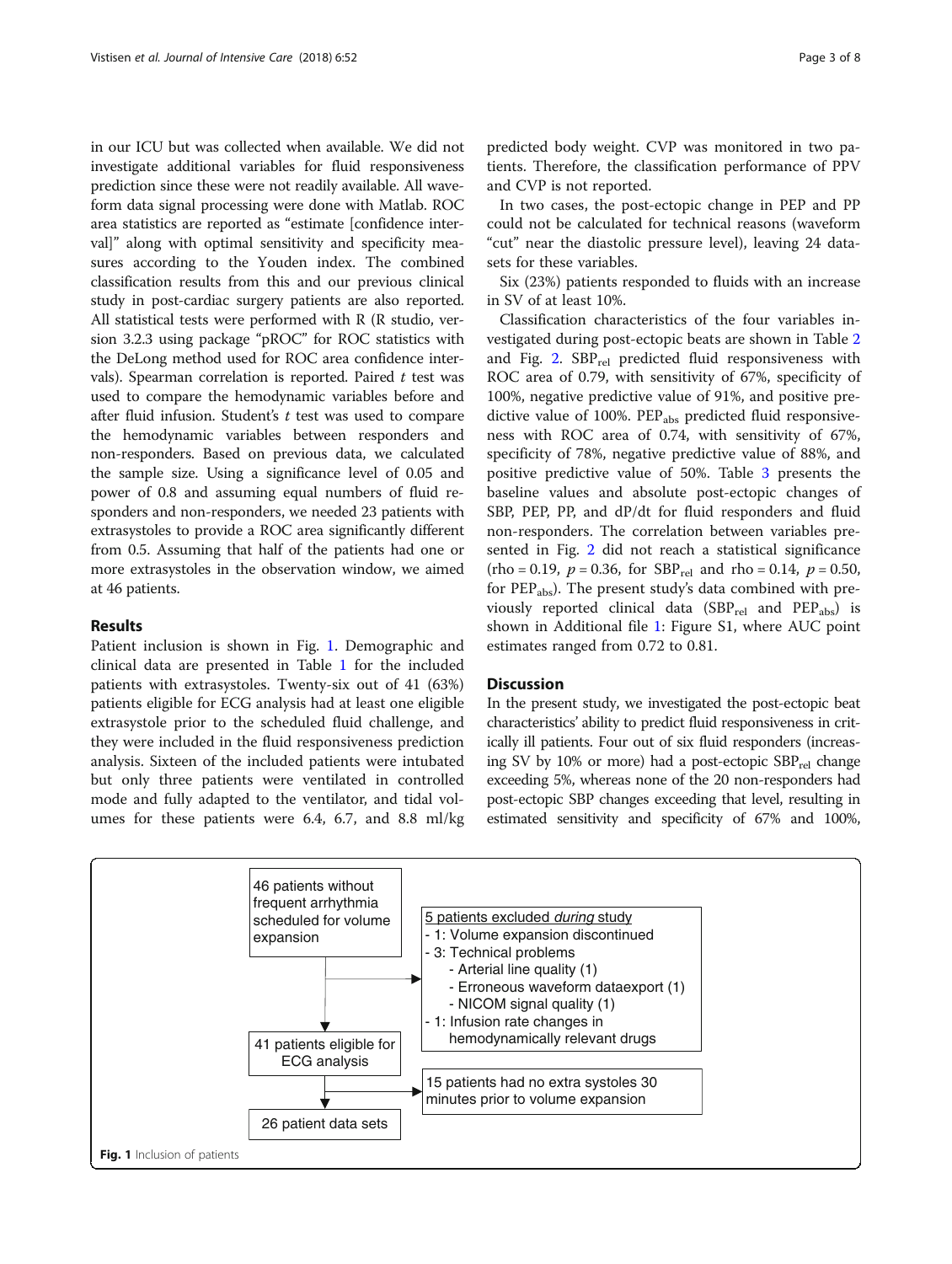<span id="page-3-0"></span>Table 1 Demographic and clinical characteristics of patients

| $n = 26$                                              |                  |                 |  |  |
|-------------------------------------------------------|------------------|-----------------|--|--|
| Age, years                                            | 70.1 (11.2)      |                 |  |  |
| Gender, male/female                                   | 9/17             |                 |  |  |
| Height, cm                                            | 168 (7.9)        |                 |  |  |
| Weight, kg                                            | 65.7 (16.7)      |                 |  |  |
| SOFA score                                            | 7.2(3.2)         |                 |  |  |
| Lactate                                               | 2.1(1.5)         |                 |  |  |
| Primary diagnosis                                     |                  |                 |  |  |
| -Severe sepsis                                        | $\overline{4}$   |                 |  |  |
| -GI origin                                            | 2                |                 |  |  |
| -Origin not confirmed                                 | $\mathfrak{D}$   |                 |  |  |
| -Septic shock                                         | 14               |                 |  |  |
| -GI origin                                            | 5                |                 |  |  |
| -Pneumonia                                            | 5                |                 |  |  |
| -Origin not confirmed                                 | 4                |                 |  |  |
| -Severe hypotension after major orthopedic<br>surgery | 2                |                 |  |  |
| -Cerebral event                                       | $\mathfrak{D}$   |                 |  |  |
| -GI bleeding                                          | 1                |                 |  |  |
| -Chronic pancreatitis                                 | 1                |                 |  |  |
| -Rhabdomyolysis                                       | 1                |                 |  |  |
| -Acute liver failure                                  | 1                |                 |  |  |
| Vasoactive/inotropic drugs                            |                  |                 |  |  |
| -Norepinephrine                                       | 17               |                 |  |  |
| -Dobutamine                                           | 1                |                 |  |  |
| Hemodynamics                                          | Before<br>fluids | After<br>fluids |  |  |
| $HR, min^{-1}$                                        | 90 (18)          | 88 (19)         |  |  |
| MAP, mmHg                                             | 73 (15)          | $82(14)^*$      |  |  |
| SV, ml                                                | 72 (23)          | 71 (22)         |  |  |

GI gastro-intestinal, HR heart rate, MAP mean arterial pressure, SV stroke volume

|  | $*$ <i>p</i> < 0.00001 |
|--|------------------------|
|--|------------------------|

| <b>Table 2</b> Classification characteristics of post-ectopic changes in variables |  |
|------------------------------------------------------------------------------------|--|
|------------------------------------------------------------------------------------|--|

respectively. As such, our study confirms our previous clinical findings that a post-ectopic SBP change of more than 5% appears a safe threshold for predicting a significant increase in SV after fluid loading, which, however, is on the expense of a sensitivity level of around 70% [\[10\]](#page-7-0).

Extrasystoles were available in 63% of the observed non-atrial fibrillation patients in this study. In our previous clinical study in post-cardiac surgery patients, we found a similar incidence (61%). Still, both of these studies' samples are considered convenience samples, but these figures are in alignment with a more detailed extrasystolic occurrence analysis (paper under review). The detection of extrasystoles was done semi-automatically in this study because the monitor's automatic annotation of hearts beat was not available. Eventually, detection of extrasystoles should be automated by existing monitor software as well as the interbeat calculation of SPB, PP, etc. These detections are already done in existing monitoring, but not combined. The steady-state period of 30 min observation for extrasystoles is obviously not suggested as a waiting time for clinicians, rather the idea is that clinicians facing hemodynamically unstable patients could look back in time and supplement their intervention decision with the arterial waveform characteristics of recent extrasystoles (< 30 min). This is (as estimated) possible in more than half of non-atrial fibrillation patients. While not directly comparable, this stands in contrast to 2–3% of patients where PPV is reliable in the ICU. Still, there is a large group of patients (here, estimated 37%), where extrasystoles had not spontaneously occurred prior to volume expansion. In these cases, the extrasystole method is not applicable. It is up to the clinicians to decide whether the glass is half full or half empty with this extrasystolic occurrence. We think of it as half full because the information held in extrasystoles is, in principle, freely and readily available in half of the ICU patients monitored with ECG and invasive arterial pressure. Obviously, however, postectopic beat characteristics need to be calculated by monitors since eyeballing small changes in SBP is difficult and

| Variable             | Prediction at 10% SV change threshold |            |          | Prediction at 15% SV change threshold |                       |             |          |                           |
|----------------------|---------------------------------------|------------|----------|---------------------------------------|-----------------------|-------------|----------|---------------------------|
|                      | ROC curve area                        | Spec $(%)$ | Sens (%) | Threshold                             | ROC curve area        | Spec $(\%)$ | Sens (%) | Threshold                 |
| SBP <sub>abs</sub>   | $0.78$ $[0.54; 1]$                    | 90         | 67       | 5.5 mmHq                              | $0.66$ [0.33; 0.99]   | 82          | 50       | 5.5 mmHq                  |
| $PEP_{\rm abs}$      | $0.74$ $[0.53; 0.95]$                 | 78         | 67       | $7.5 \text{ ms}$                      | $0.73$ $[0.47; 1]$    | 75          | 75       | $7.5$ ms                  |
| $PP_{\rm abs}$       | $0.77$ [0.52; 1]                      | 78         | 83       | 8.46 mmHg                             | $0.73$ $[0.36; 1]$    | 75          | 75       | 8.46 mmHg                 |
| $dP/dt_{\text{abs}}$ | $0.76$ $[0.53; 0.99]$                 | 85         | 67       | 0.195 mmHg/s <sup>2</sup>             | $0.64$ $[0.33; 0.94]$ | 32          | 100      | 0.030 mmHg/s <sup>2</sup> |
| $SBP_{rel}$          | $0.79$ $[0.52; 1]$                    | 100        | 67       | 5%                                    | $0.66$ $[0.27; 1]$    | 95          | 50       | 5.5%                      |
| $PEP_{rel}$          | $0.70$ $[0.50; 0.90]$                 | 65         | 83       | 2.5%                                  | $0.69$ $[0.44; 0.95]$ | 68          | 75       | 3%                        |
| $PP_{rel}$           | $0.70$ $[0.48; 0.93]$                 | 67         | 83       | 15%                                   | $0.71$ $[0.41; 1]$    | 80          | 75       | 15%                       |
| $dP/dt_{rel}$        | 0.68 [0.39; 98]                       | 70         | 83       | 14%                                   | 0.68 [0.39; 0.98]     | 64          | 75       | 14%                       |

SBP systolic blood pressure, PEP pre-ejection period, PP pulse pressure, dP/dt maximal systolic upstroke, SV stroke volume, ROC receiver operating characteristic Spec specificity, Sens sensitivity, rel post-ectopic change calculated on relative scale, abs post-ectopic change calculated on absolute scale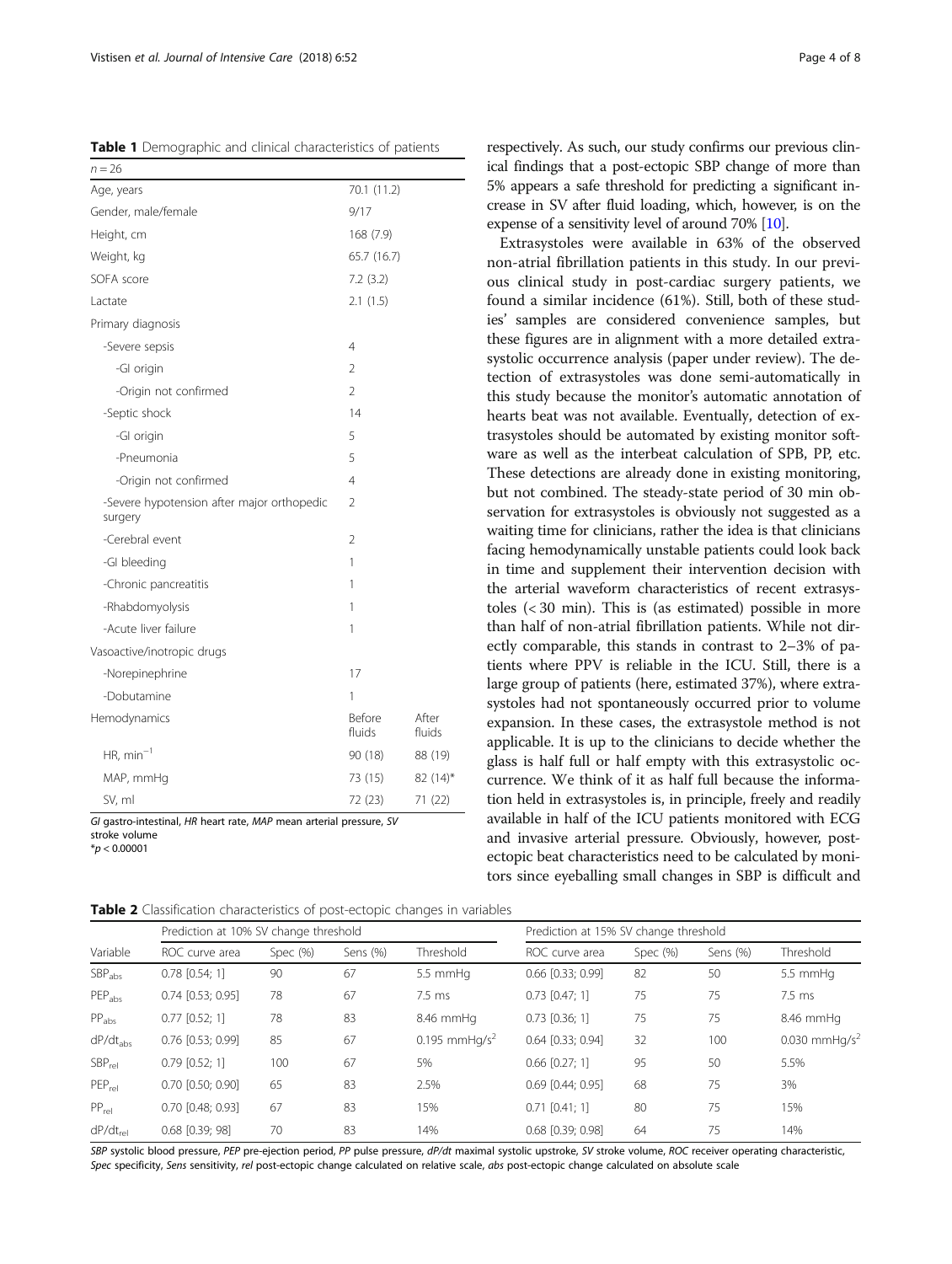<span id="page-4-0"></span>

Table 3 Hemodynamic characteristics of sinus beats prior to ectopy and the post-ectopic beat for fluid non-responders and fluid responders

|                                     | Non-responders | Responders | $p$ value |
|-------------------------------------|----------------|------------|-----------|
| Baseline SBP (mmHg)                 | 116(21)        | 125 (35)   | 0.46      |
| Post-ectopic SBP change (mmHg)      | $-0.1(5.6)$    | 5.9(6.6)   | 0.04      |
| Baseline PEP (ms)                   | 212 (39)       | 212 (34)   | 0.99      |
| Post-ectopic PEP change (ms)        | 4.0(5.3)       | 7.5(2.9)   | 0.14      |
| Baseline PP (mmHg)                  | 58 (21)        | 65(22)     | 0.51      |
| Post-ectopic PP change (mmHg)       | 4.0(6.7)       | 10.6(7.0)  | 0.05      |
| Baseline dP/dt (ms)                 | 0.88(0.47)     | 0.94(0.39) | 0.77      |
| Post-ectopic dP/dt change (mmHg/ms) | 0.08(0.11)     | 0.16(0.08) | 0.10      |

SBP systolic blood pressure, PEP pre-ejection period, PP pulse pressure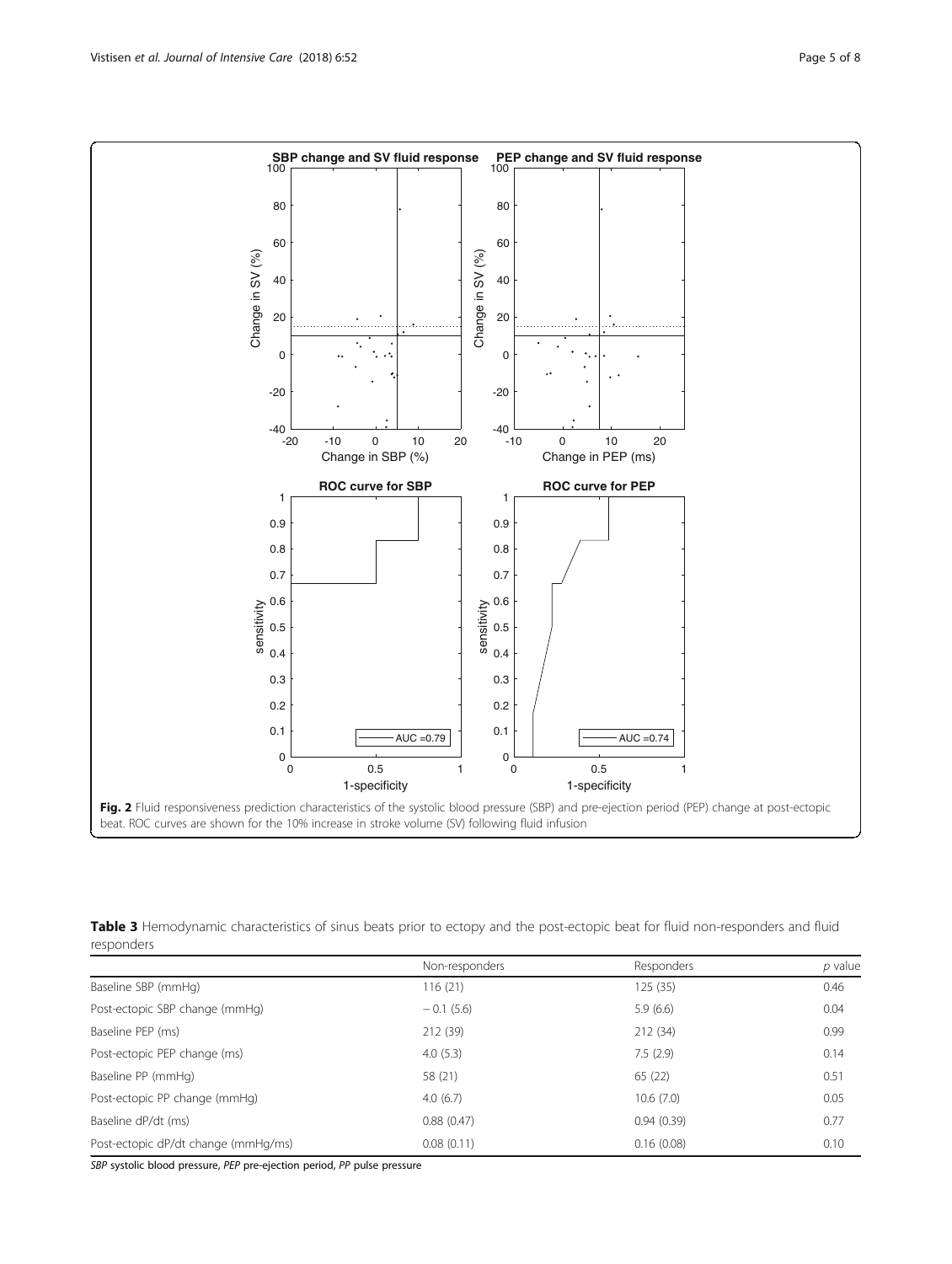even impossible for PEP changes. For the method to work, these calculations have to be automated by monitors.

Our study is associated with some limitations that should be taken into account when interpreting the data. In this observational study, we included a heterogenic patient population. The study was small  $(n = 26)$ , and we encountered few responders to classify with our method. Therefore, we have to pay discrete and meticulous caution for the data interpretation. The low number of responders leads to the choice of reducing the otherwise prospectively defined SV response threshold from 15 to 10%, which is a suboptimal modification to the registered study design. Still, combining the study results with previously reported clinical data (Additional file [1](#page-6-0): Figure S1) is supporting the conclusion that the extrasystolic method is predicting fluid responsiveness in ICU patients with good accuracy. However, while Additional file [1:](#page-6-0) Figure S1 is summarizing the classification accuracy of the existing data for the extrasystoles method, it has to be kept in mind that the combined data originates from two different ICU patient populations, namely postoperative cardiac surgery patients [[10](#page-7-0)] and in this study more regular ICU patients not including any post-cardiac surgery patients.

While not anticipating the low number of responders, we speculate that it could be related to the fact that most of the patients could be described as being in their "optimization/stabilization" phase, where a massive increase in stroke volume upon fluid loading is less likely as opposed to, for example, the early "rescue" hours in sepsis [\[16](#page-7-0)], where a future study preferentially could be conducted. Infusion time (30 min) might also be considered long, but patients increased their mean arterial pressure (MAP) significantly to the fluid challenge as opposed to their SV (Table [1\)](#page-3-0), so from some clinical viewpoints, more than six patients responded to fluids. In addition, our SV monitoring technique, NICOM®, may also be an explanation for the few fluid responders. CO measurements fluctuate as a consequence of both interventions (e.g., fluids), physiologic variation over time and measurement error. NICOM® bias was reported to be  $+4.1\% \pm 11.3\%$ , and sensitivity and specificity for significant directional changes were both 93% [[17\]](#page-7-0). In another study, the measured SV response on fluid loading as measured by NICOM® was also modest (4 out of 48 patients increased NICOM®-derived SV by 15% or more upon volume expansion) [[18\]](#page-7-0). The validity of NICOM® to detect these changes has therefore been debated [\[17,](#page-7-0) [18](#page-7-0)], and the use of bioreactance techniques for measuring CO and/or SV in the everyday clinical setting may not be ready for expert panel endorsement [[19\]](#page-7-0), because absolute values are of importance. Still, NICOM®-derived SV is a reasonable outcome measure for fluid responsiveness research [\[17,](#page-7-0) [20](#page-7-0)]. Finally, we did not compare the extrasystolic method with other fluid responsiveness predictors such as PLR and CVP. PLR, despite the need for intervention and reliable, fast responding SV measurements, is currently the most applicable method in ICUs. Additionally, PLR has reportedly a very high accuracy of predicting fluid responsiveness as estimated by systematic reviews  $[3-5]$  $[3-5]$  $[3-5]$ . However, the largest and probably best-conducted PLR study to date [\[7](#page-7-0)] is revealing somewhat lower prediction accuracy (sensitivity and specificity estimated at 84% and 62%, respectively [\[8](#page-7-0)]). Surprisingly, the authors of that study did not wish to provide exact classification statistics in their study [\[7](#page-7-0)] despite data for it was undoubtedly available and despite the authors were encouraged to  $[8]$  $[8]$ . Consequently, and since we did not directly compare with PLR in this study, it becomes difficult to discuss what classification accuracy should be considered acceptable for competing methods like the one presented. It is up to the readers to judge, but we think that the available clinical data shows that post-ectopic beat characteristics could supplement the decision of whether or not to give a fluid infusion in ICU patients since the method does not rely on an intervention. However, the extrasystolic morphologic configuration in ABP should not be the sole reason for administering or not administering fluids since the classification accuracy is not excellent and since a lot of other clinical factors should be taken into account in the decision of administering fluids, including risk of side effects to fluids, which fluid responsiveness methods generally cannot assess.

There are fundamental differences between supraventricular and ventricular extrasystoles. Particularly, the compensatory pause is different (longer) for ventricular extrasystoles compared with supraventricular extrasystoles. However, in the clinical studies conducted so far, the post-ectopic changes encountered in, for example, SBP and PEP are not different when comparing the supraventricular and ventricular extrasystoles and they appear equally predictive of fluid responsiveness. This was the reason why we included both types of extrasystoles in the study. It has been hypothesized that both preload and contractility of the heart are altered during the ectopic activity, contributing to the compensatory mechanism of reduced stroke volume at the ectopic beat [\[11](#page-7-0)]. While left ventricular end-diastolic pressure is always increased at the post-ectopic beat compared with the preceding sinus beats [\[11](#page-7-0)], contractility may also contribute to the observed changes in cardiac performance at the post-ectopic beat [\[11](#page-7-0)], and it has been hypothesized that calcium derangements occur at the post-ectopic beat. A contractility altering mechanism could explain why the simple post-ectopic evaluation of blood pressure characteristics does not excellently predict fluid responsiveness with a ROC AUC exceeding 0.90. Still, in vivo studies testing the contractility derangements have so far not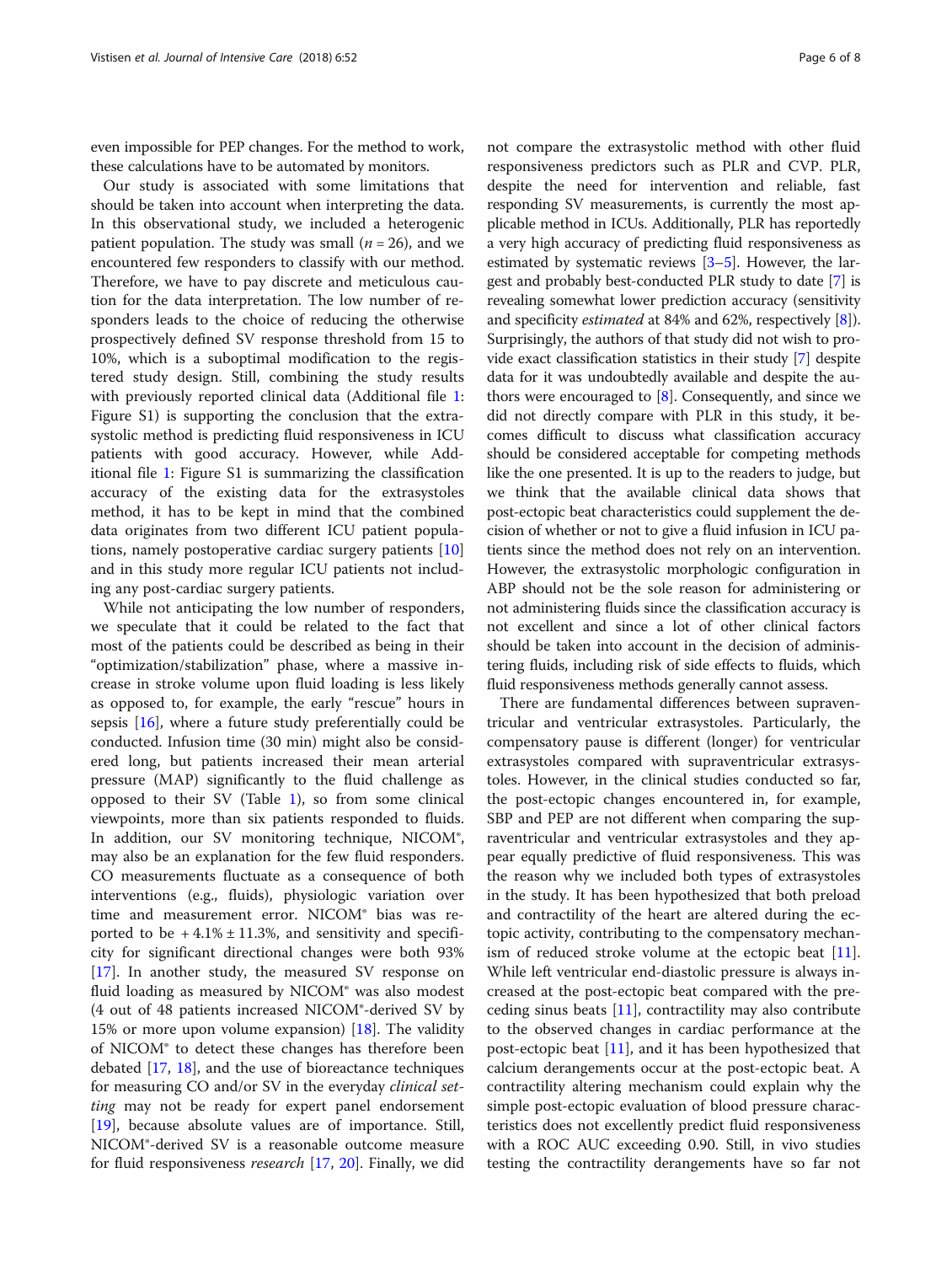<span id="page-6-0"></span>investigated this mechanism under various preload conditions in the intact heart, so it remains unclear how much a contractility altering effect contributes to the contraction at the post-ectopic beat compared with the preload altering the effect.

Respiration, particularly mechanical ventilation, influences the beat-to-beat level of hemodynamic variables such as SBP. In our data analyses, we averaged out this effect as we calculated a median value from ten preceding heartbeats. However, the exact occurrence of an extrasystole within a respiratory cycle may influence the value of SBP at the post-ectopic beat.

In our study, we did not evaluate the exclusion of frequent arrhythmia (predominantly atrial fibrillation), but the overall occurrence of atrial fibrillation in medical and non-cardiac surgical adult intensive care unit patients is estimated at 10.5% [\[21\]](#page-7-0).

The magnitude of the post-ectopic PEP<sub>abs</sub> change was markedly different between this and our previous study as reflected in the optimal classification thresholds (7.5 ms in this study and 19 ms in our previous study  $[10]$ ). We do not have any reason to believe that the difference could be related to the monitoring technology, since pressure transducers, monitors, the data extraction, and the algorithms to derive PEP were the same across studies. It must be related to the patient category and/or how patients were treated. Looking detailed into this and the previous study's data, indeed, there appears to be an explanation: baseline PEP (at sinus beats and according to our definition) was 253 ms (SD: 33 ms) for cardiac surgery patients in their first postoperative hours, whereas PEP was 212 ms (SD 37 ms) in the present study's patients. The vascular transit time (time from pressure upstroke in the aorta to pressure upstroke in the radial artery) is around 80–100 ms and probably does not vary much across our populations. Since the post-ectopic PEP change is defined by us as an absolute value (in ms and not percent), this physiologic difference between the two patient populations may—in combination with patient characteristics and the low number of fluid responders in the present study—explain the observed difference in the magnitude of absolute post-ectopic PEP changes. No matter the underlying explanation for the differences in post-ectopic PEP changes, which we speculate to be related to cardiac function and/ or cardiac medication differences, it should be noted that this variable has to be investigated more thoroughly in various patient categories before it can be suggested to be used for fluid responsiveness prediction.

# Conclusion

This study's data further supports the notion that extrasystoles may be useful for fluid responsiveness prediction, but we have not encountered excellent prediction with the extrasystoles method. Due to the limitations of our study along with the amount of available clinical data on extrasystoles' ability to predict fluid responsiveness, we still consider the data at hand preliminary proof-of-concept results and we would be cautious and not yet recommend the method for clinical use before more validation studies point in the same direction as the currently available data, preferably carried out by other research groups. So far, however, a 5% post-ectopic increase in systolic blood pressure appears a consistent indicator of a positive fluid response, and this observation may be useful in situations where other reliable fluid responsiveness monitoring is not available.

# Additional file

[Additional file 1:](https://doi.org/10.1186/s40560-018-0324-6) Figure S1. Data combining previous clinical data with the present study's data. Dot markers constitute data from this study. Star markers constitute data from the previous study. Middle panels are ROC curves for predicting fluid responsiveness at the 15% stroke volume (SV) increase threshold (dashed horizontal lines in upper panels), whereas the lower panels are ROC curves for the 10% SV increase threshold (full horizontal lines in upper panels). (PDF 8 kb)

#### Funding

STV is financially supported by the Danish Medical Research Council  $(DFF - 4183 - 00540)$ 

#### Availability of data and materials

The dataset used and analyzed in the study is available from the corresponding author on request.

#### Authors' contributions

STV contributed to the conception of the study, study design, data collection, data analysis, interpretation of data, and writing of the first draft of the paper and revising it critically for important intellectual content and gave final approval of the version to be published. MBK and TE contributed to the study design and data collection, revised the first draft critically for important intellectual content, and gave final approval of the version to be published. MFV contributed to the conception of study and study design, revised the first draft critically for important intellectual content, and gave final approval of the version to be published. TWLS contributed to the interpretation of data, revised the first draft critically for important intellectual content, and gave final approval of the version to be published. CS contributed to the study design and data collection, revised the first draft critically for important intellectual content, and gave final approval of the version to be published.

#### Competing interest

The extrasystoles method was previously protected by a patent application owned by Aarhus University (PCT/DK2014/050094; STV as sole inventor). The application did, however, not lead to the granting of a patent at priority expiry date.

TWLS is an associate editor of the Journal of Clinical Monitoring and Computing. TWLS received honoraria for consulting from Edwards Lifesciences and Masimo Corp. TWLS is currently the Chair of the Section Cardiovascular Dynamics of the European Society of Intensive Care Medicine as well as the Chair of the Scientific Subcommittee 14 (Monitoring, Ultrasound, and Equipment) of the European Society of Anaesthesiology. Apart from this, all other authors declare that they have no competing interests.

## Ethics approval and consent to participate

This study was exclusively observational and approved as such by the Danish authorities.